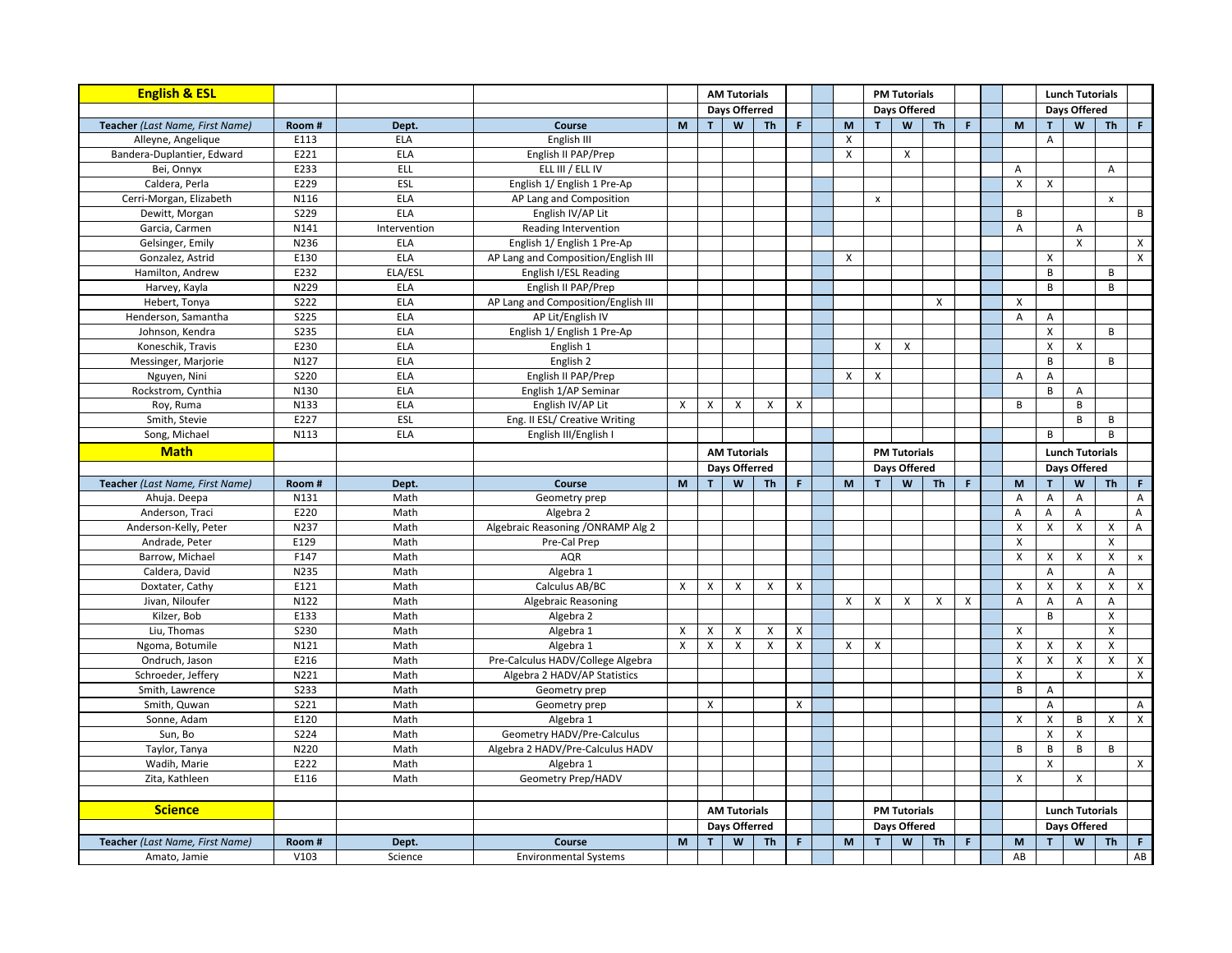| Andrade, Peter                   | E129         | Science               | AP Physics C/PreCal                      |                    |             |                     |           |             |   |                     |                           |    |              | AB                        |                |                           |                           |                    |  |                     |  |  |
|----------------------------------|--------------|-----------------------|------------------------------------------|--------------------|-------------|---------------------|-----------|-------------|---|---------------------|---------------------------|----|--------------|---------------------------|----------------|---------------------------|---------------------------|--------------------|--|---------------------|--|--|
| <b>Biswell, Casey</b>            | E117         | Science               | Biology/Environmental                    |                    |             |                     |           |             |   |                     |                           |    |              | B                         |                |                           | B                         |                    |  |                     |  |  |
| Boles, Chelsea                   | E126         | Science               | <b>Aquatic Science</b>                   |                    |             |                     |           |             |   |                     |                           |    |              | AB                        | AB             | AB                        | A                         | AB                 |  |                     |  |  |
| Chowdhury Sinha, Suspa           | E137         | Science               | Hons./Prep Physics                       |                    |             |                     |           |             |   |                     |                           |    |              |                           |                | B                         | B                         |                    |  |                     |  |  |
| Dohoney, Thomas                  | <b>S217</b>  | Science               | Forensics                                |                    |             |                     |           |             | X | X                   |                           |    |              |                           |                |                           | A                         |                    |  |                     |  |  |
| Freed, Kaitlin                   | E226         | Science               | Biology                                  |                    |             |                     |           |             |   |                     |                           |    |              | AB                        |                | AB                        |                           |                    |  |                     |  |  |
| Froehlich, Michael               |              | Science               | IPC (Fro)                                |                    |             |                     |           |             |   |                     |                           |    | $\mathsf{x}$ |                           |                | B                         |                           |                    |  |                     |  |  |
| Gillespie, Troy                  | G100         | Science               | Student Leadership                       |                    |             |                     |           |             |   |                     |                           |    |              | $\boldsymbol{\mathsf{x}}$ | $\pmb{\times}$ | $\boldsymbol{\mathsf{x}}$ | $\pmb{\times}$            | $\pmb{\mathsf{x}}$ |  |                     |  |  |
| Gutierrez, Daniel                | N117         | Science               | Biology/AP Biology                       |                    |             |                     |           |             |   |                     |                           |    |              | AB                        |                |                           | AB                        |                    |  |                     |  |  |
| Hall - Martinez, Shervada        | N217         | Science               | <b>IPC</b>                               |                    |             |                     |           |             |   |                     |                           |    |              |                           |                |                           | $\overline{A}$            | $\overline{A}$     |  |                     |  |  |
| Hall - Martinez, Shervada        | N217         | Science               | <b>Honors Chemistry</b>                  |                    |             |                     |           |             |   |                     |                           |    |              |                           |                |                           | A                         | $\overline{A}$     |  |                     |  |  |
| Jie, Qing                        | L204         | Science               | Honors/IPC Physics                       |                    |             |                     |           |             |   |                     |                           |    |              |                           | B              |                           |                           | B                  |  |                     |  |  |
| Klein, Carolyn                   | V103         | Science               | AP Environmental Science                 |                    |             |                     |           |             |   |                     |                           |    |              | B                         |                |                           | B                         |                    |  |                     |  |  |
| Lewis, Nancy                     | N231         | Science               | Prep/PreAP Biology                       |                    |             |                     |           |             |   |                     |                           |    |              |                           | B              |                           |                           | B                  |  |                     |  |  |
| Mathis Mason, Camellia           | E131         | Science               | <b>Prep Physics</b>                      |                    |             |                     |           |             |   |                     |                           |    |              | B                         | <sub>B</sub>   |                           |                           |                    |  |                     |  |  |
| Mathis Mason, Camellia           | E131         | Science               | Prin Tech                                |                    |             |                     |           |             |   |                     |                           |    |              | B                         | B              |                           |                           |                    |  |                     |  |  |
| McElveen, Seraiah                | E217         | Science               | <b>Biology/Aquatic Science</b>           |                    |             |                     |           |             |   |                     |                           |    |              | AB                        |                | AB                        |                           |                    |  |                     |  |  |
| Ngalle-Mayer, ToresaGoldy        | 5231         | Science               | Prep/PreAP Biology                       |                    |             |                     |           |             |   |                     |                           |    |              | $\overline{A}$            | Α              |                           | B                         |                    |  |                     |  |  |
| Rodriguez, Sonia                 | N126         | Science               | Prep/Honors Chem                         |                    |             |                     |           |             |   |                     |                           |    |              | $\overline{A}$            |                |                           | A                         |                    |  |                     |  |  |
| Spence, Lawrence                 | V101         | Science               | Environmental Systems, Urban Agriculture |                    |             |                     |           |             |   |                     |                           |    |              |                           | A              |                           | $\boldsymbol{\mathsf{A}}$ |                    |  |                     |  |  |
| Tamayo, Jahir                    | <b>S226</b>  | Science               | Honors/AP Chem                           |                    |             |                     |           |             |   |                     |                           |    |              | B                         |                |                           | B                         |                    |  |                     |  |  |
| Tran, Danny                      | N222         | Science               | Anatomy, Patho                           |                    |             |                     |           |             |   |                     |                           |    |              |                           |                | B                         | B                         |                    |  |                     |  |  |
| <b>Social Studies</b>            |              |                       |                                          |                    |             | <b>AM Tutorials</b> |           |             |   |                     | <b>PM Tutorials</b>       |    |              |                           |                | <b>Lunch Tutorials</b>    |                           |                    |  |                     |  |  |
|                                  |              |                       |                                          |                    |             | Days Offerred       |           |             |   | <b>Davs Offered</b> |                           |    |              |                           |                |                           |                           |                    |  | <b>Davs Offered</b> |  |  |
| Teacher (Last Name, First Name)  | Room#        | Dept.                 | Course                                   | M                  | T.          | $\mathsf{W}$        | <b>Th</b> | $\mathsf F$ | M | T                   | W                         | Th | $\mathsf F$  | M                         | $\mathbf{r}$   | W                         | <b>Th</b>                 | F.                 |  |                     |  |  |
| Barrow, Heather                  | E236         | <b>Social Studies</b> | USH/APUSH                                |                    |             |                     |           |             |   |                     | $\boldsymbol{\mathsf{x}}$ |    |              |                           | A              |                           |                           |                    |  |                     |  |  |
| Bowyer, Cory                     | E136         | <b>Social Studies</b> | <b>USH</b>                               |                    |             |                     |           |             |   |                     |                           |    |              |                           | ${\sf AB}$     | AB                        |                           |                    |  |                     |  |  |
|                                  |              |                       |                                          |                    |             |                     |           |             |   |                     |                           |    |              |                           |                |                           |                           |                    |  |                     |  |  |
|                                  |              |                       |                                          |                    |             |                     |           |             |   |                     |                           |    |              |                           |                |                           |                           |                    |  |                     |  |  |
| Brinson, Wilnekia                | E223         | <b>Social Studies</b> | World Geo                                |                    |             |                     |           |             |   |                     | X                         |    |              |                           | B              |                           |                           |                    |  |                     |  |  |
| Brownson, Charles                | <b>S150</b>  | <b>Social Studies</b> | AP Gov/Eco                               |                    |             |                     |           |             |   |                     |                           |    |              | $\overline{A}$            |                | A                         |                           |                    |  |                     |  |  |
| Carter, Travis                   | N233         | <b>Social Studies</b> | World Geography                          | $\pmb{\times}$     |             |                     |           |             |   |                     |                           |    |              | B                         |                |                           |                           |                    |  |                     |  |  |
| Chairez, Rafael                  | N135         | <b>Social Studies</b> | World Geography                          |                    |             | X                   |           |             |   |                     |                           |    |              |                           |                | $\overline{A}$            |                           |                    |  |                     |  |  |
| Floyd, Savana                    | <b>S216</b>  | <b>Social Studies</b> | World History                            |                    |             |                     |           |             |   |                     |                           |    |              | Α                         |                | $\overline{A}$            |                           |                    |  |                     |  |  |
| Johnson, Ashley                  | E135         | <b>Social Studies</b> | AP & PREP World                          |                    |             |                     |           |             |   |                     |                           |    |              | $\overline{A}$            | A              |                           |                           |                    |  |                     |  |  |
| Jones, Danielle                  | N136         | <b>Social Studies</b> | World History                            | Χ                  |             |                     |           |             |   |                     |                           |    |              |                           |                |                           |                           | $\mathsf{A}$       |  |                     |  |  |
| Kindred, Kaitlin                 | N213         | <b>Social Studies</b> | U.S. History                             |                    |             |                     |           |             |   |                     |                           | X  |              | A                         |                |                           |                           |                    |  |                     |  |  |
| Maguire, William                 | PL           | <b>Social Studies</b> | Economics                                |                    |             |                     |           |             |   |                     |                           |    |              | A                         |                | A                         |                           |                    |  |                     |  |  |
| Read, Thane                      | FH           | <b>Social Studies</b> | Govt                                     |                    |             |                     |           |             |   |                     |                           |    |              |                           | B              |                           | B                         |                    |  |                     |  |  |
| Reynolds, Roberts                | E122         | <b>Social Studies</b> | World Geography                          | $\pmb{\mathsf{x}}$ |             |                     |           |             |   |                     |                           |    |              |                           |                | Α                         |                           |                    |  |                     |  |  |
| Risley, Suzanne                  |              | <b>Social Studies</b> | AP World/DC US                           |                    |             |                     |           |             |   | X                   |                           |    |              |                           |                |                           |                           | B                  |  |                     |  |  |
| Shull, George                    | E213         | <b>Social Studies</b> | Economics                                |                    |             |                     |           |             |   |                     |                           |    |              |                           | Α              |                           | $\mathsf{A}$              | $\mathsf{A}$       |  |                     |  |  |
| Strickland, Ashley               | <b>S213</b>  | <b>Social Studies</b> | <b>US History</b>                        |                    |             |                     |           |             |   |                     |                           |    |              |                           | B              |                           | B                         |                    |  |                     |  |  |
| Tubbs, Erin                      | N120         | <b>Social Studies</b> | US History                               |                    |             |                     |           |             |   |                     |                           |    |              |                           |                |                           | A                         | A                  |  |                     |  |  |
| Wolfe, Erin                      | <b>S236</b>  | <b>Social Studies</b> | US Gov/APHG                              |                    |             |                     |           |             |   |                     |                           |    |              |                           | B              |                           |                           | B                  |  |                     |  |  |
| Ziegler, Jennalee                | L100         | <b>Social Studies</b> | AP World                                 |                    | X           |                     | X         |             |   | X                   |                           | X  |              |                           | B              |                           |                           |                    |  |                     |  |  |
| <b>LOTE-Foreign Languages</b>    |              |                       |                                          |                    |             | <b>AM Tutorials</b> |           |             |   |                     | <b>PM Tutorials</b>       |    |              |                           |                | <b>Lunch Tutorials</b>    |                           |                    |  |                     |  |  |
|                                  |              |                       |                                          |                    |             | Days Offerred       |           |             |   |                     | <b>Days Offered</b>       |    |              |                           |                | Days Offered              |                           |                    |  |                     |  |  |
| Teacher (Last Name, First Name)  | Room#        | Dept.                 | Course                                   | $\mathbf{M}$       | $\mathbf T$ | W                   | <b>Th</b> | $\mathbb F$ | M | T                   | W                         | Th | $\mathsf F$  | M                         | T              | W                         | <b>Th</b>                 | $\mathsf F$        |  |                     |  |  |
| Casillas, Angel                  | N132         | LOTE                  | Spanish 1& 2                             |                    |             |                     |           |             |   |                     |                           |    |              |                           | Α              | A                         |                           |                    |  |                     |  |  |
| Dang, Kim                        | E224         | <b>LOTE</b>           | French 2                                 |                    |             |                     |           |             |   |                     |                           |    |              |                           | A              | B                         |                           |                    |  |                     |  |  |
| Gallien, Terold                  | N137         | LOTE                  | <b>ASL</b>                               |                    |             |                     |           |             |   | X                   | X                         |    |              |                           |                |                           |                           |                    |  |                     |  |  |
| Lara, Diana<br>Martinez, Leticia | N124<br>N227 | LOTE<br>LOTE          | Spanish 1 & 2 NS<br>Spanish 1 & 2 NS     |                    |             | $\pmb{\chi}$        |           |             |   |                     |                           |    |              |                           | A<br>A         |                           | A                         |                    |  |                     |  |  |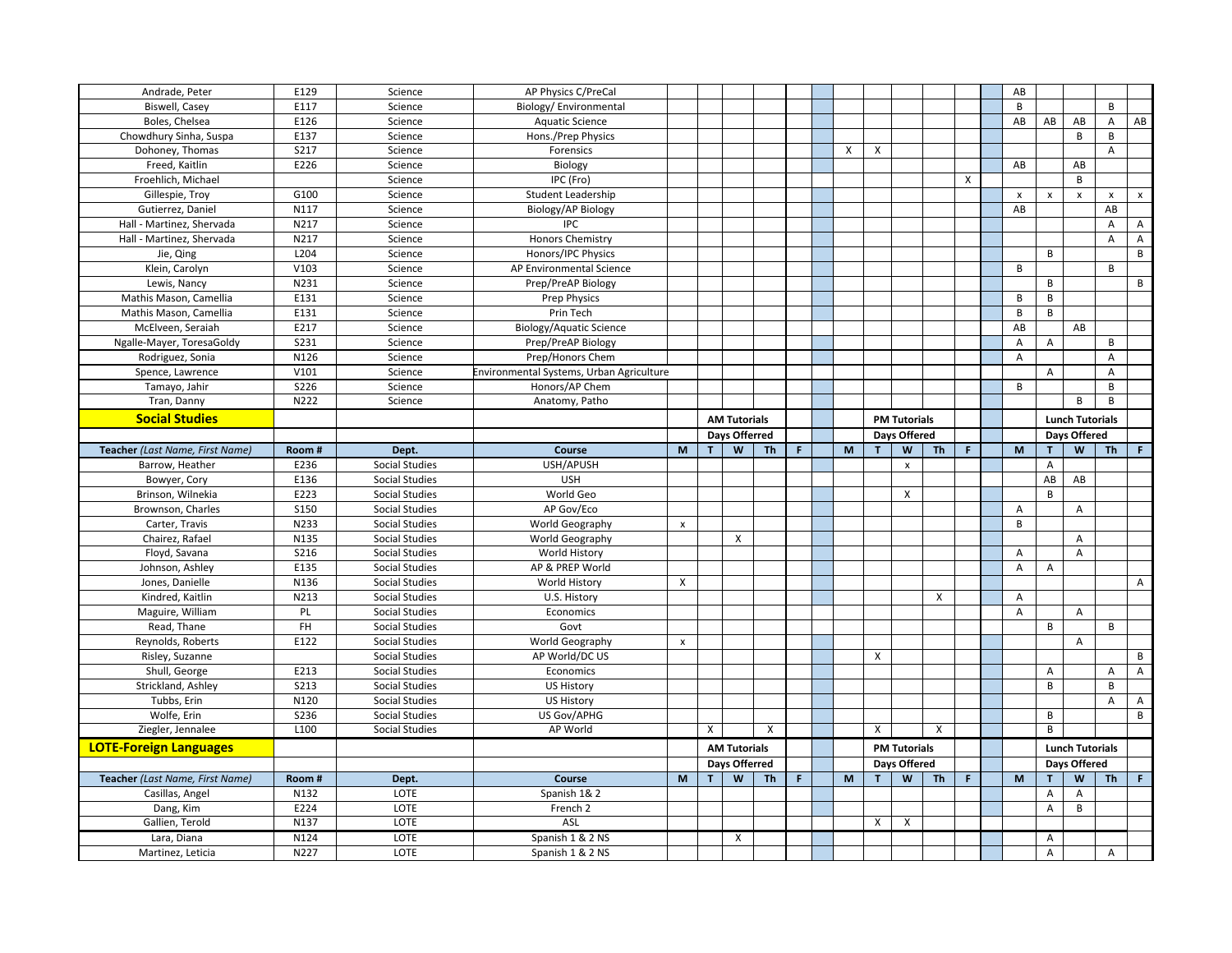| Montiel, Michael                                  | L205              | LOTE                    | French 1& 2                                                |            |            |                      |            |            |            |              |                     |              |             |                         | A                         | A                      |                    |                |
|---------------------------------------------------|-------------------|-------------------------|------------------------------------------------------------|------------|------------|----------------------|------------|------------|------------|--------------|---------------------|--------------|-------------|-------------------------|---------------------------|------------------------|--------------------|----------------|
| Olascoaga, Jose                                   | N224              | <b>LOTE</b>             | Spanish 2 & 3                                              |            |            |                      |            |            |            |              |                     |              |             |                         | $\boldsymbol{\mathsf{A}}$ |                        |                    | $\mathsf{A}$   |
| Ospina, Guillermo                                 | N129              | LOTE                    | spanish 1& 2                                               |            |            |                      |            |            |            |              |                     |              |             | $\overline{A}$          |                           | A                      |                    |                |
| Quevedo, Kelmer                                   | $\overline{5227}$ | LOTE                    | Spanish 2                                                  |            |            |                      |            |            |            |              |                     |              |             | Α                       |                           | A                      |                    |                |
| Vazquez, Maxie                                    | E127              | <b>LOTE</b>             | Spanish 1                                                  |            |            |                      |            |            |            | X            |                     | X            |             |                         |                           |                        |                    |                |
| <b>Health &amp; Physical Education (H/PE)</b>     |                   |                         |                                                            |            |            | <b>AM Tutorials</b>  |            |            |            |              | <b>PM Tutorials</b> |              |             |                         |                           | <b>Lunch Tutorials</b> |                    |                |
|                                                   |                   |                         |                                                            |            |            | <b>Days Offerred</b> |            |            |            |              | Days Offered        |              |             |                         | Days Offered              |                        |                    |                |
| Teacher (Last Name, First Name)                   | Room#             | Dept.                   | Course                                                     | M          | T.         | W                    | <b>Th</b>  | F.         | M          | T            | W                   | <b>Th</b>    | $\mathsf F$ | M                       |                           | W                      | <b>Th</b>          | F.             |
| Brown, Sakis                                      | X100              | PE                      | Soccer                                                     |            |            |                      |            |            |            |              |                     |              |             |                         | $\pmb{\times}$            |                        | $\pmb{\mathsf{x}}$ |                |
| Coll, Axel                                        | R123A             |                         |                                                            |            |            |                      |            |            | X          | X            | X                   | X            |             |                         |                           |                        |                    |                |
| Gozalo, Gilbert                                   | R122              |                         |                                                            |            |            |                      |            |            | X          | $\mathsf{x}$ | X                   | X            |             |                         |                           |                        |                    |                |
| Guy, Douglas                                      | F125              | PE                      | Physical Ed                                                |            | 7am        |                      | 7am        |            |            |              |                     |              |             |                         |                           |                        | 12:07 Fieldhouse   |                |
| Hodgdon, Lauren                                   | S231              |                         | Health Ed                                                  | X          |            |                      |            |            |            |              |                     |              |             |                         | X                         |                        |                    |                |
| Thibodeaux, Delia                                 |                   |                         |                                                            |            |            |                      |            |            |            |              |                     |              |             |                         | $\boldsymbol{\mathsf{X}}$ |                        | $\mathsf{x}$       |                |
| Thomas, Alexia                                    | X100              | PE                      | PE                                                         |            |            | X                    |            |            |            |              |                     |              |             |                         | $\pmb{\times}$            |                        |                    |                |
| Washington, Essie                                 |                   |                         |                                                            |            | X          |                      | Χ          |            |            |              |                     |              |             |                         |                           |                        |                    |                |
| White, Kurt                                       | X100              |                         |                                                            | X          |            | X                    |            |            |            |              |                     |              |             |                         |                           |                        |                    |                |
| Williams, Deon                                    |                   |                         |                                                            |            |            |                      |            |            |            |              |                     |              |             | X                       |                           | X                      |                    |                |
| Mason, Jomaul                                     | F130              |                         |                                                            |            |            |                      |            |            |            |              |                     |              |             | $\overline{\mathsf{x}}$ | X                         | X                      |                    |                |
| <b>CTE</b>                                        |                   |                         |                                                            |            |            | <b>AM Tutorials</b>  |            |            |            |              | <b>PM Tutorials</b> |              |             |                         |                           | <b>Lunch Tutorials</b> |                    |                |
|                                                   |                   |                         |                                                            |            |            | Days Offerred        |            |            |            |              | Days Offered        |              |             |                         |                           | Days Offered           |                    |                |
|                                                   |                   |                         | Course                                                     | M          | T          | W                    | <b>Th</b>  | F.         | M          | T            | W                   | <b>Th</b>    | $\mathsf F$ | M                       |                           | W                      | <b>Th</b>          | $\mathbf{F}$ . |
| Teacher (Last Name, First Name)<br>Almanza, Linda | Room#<br>N230     | Dept.<br><b>CTE</b>     |                                                            |            |            |                      |            |            |            |              |                     |              |             |                         | A                         | A                      |                    |                |
| Alvarado, Leilani                                 | N216              | <b>CTE</b>              | Principles of health science<br><b>Medical Terminology</b> |            |            |                      |            |            |            |              |                     |              |             |                         | A                         |                        | A                  |                |
|                                                   |                   |                         |                                                            |            | By         |                      |            |            |            |              |                     |              |             |                         |                           |                        |                    |                |
|                                                   |                   |                         |                                                            | By         | App        | By                   | By         | By         | By         | By           | By                  | By           | By          |                         |                           |                        |                    |                |
|                                                   |                   |                         | Animation 1&2                                              | Appt       | t          | Appt                 | Appt       | Appt       | Appt       | Appt         | Appt                |              | Appt Appt   | B                       | В                         |                        | B                  | B              |
| Becker, Kaitlyn                                   | E237              | <b>CTE</b>              | <b>CIT Tech Assistance</b>                                 | <b>CIT</b> | <b>CIT</b> | <b>CIT</b>           | <b>CIT</b> | <b>CIT</b> | <b>CIT</b> | <b>CIT</b>   | <b>CIT</b>          | <b>CIT</b>   | <b>CIT</b>  | Anim                    | <b>CIT</b>                |                        | <b>CIT</b>         | <b>CIT</b>     |
| Bell, Curtis                                      | V122              | <b>CTE</b>              | Culinary, Adv. Culinary, PICA                              |            |            |                      |            |            |            |              |                     |              |             |                         | A                         | A                      |                    |                |
| Bruder, Geo                                       | V109              | <b>CTE</b>              | CIM, IED                                                   |            |            |                      |            |            |            |              |                     |              |             | $\overline{A}$          |                           |                        | A                  |                |
| Campagna, Benjamin                                | E231              | <b>CTE</b>              | nce 1, Global Business, Virtual Business, Business Law     |            |            |                      |            |            | X          |              |                     |              |             |                         | A & E                     |                        |                    |                |
| Cote, Daniel                                      | V122              | <b>CTE</b>              | INTRO CULINARY ARTS, CULINARY ARTS                         |            |            |                      |            |            |            |              |                     |              |             |                         | A                         | Α                      |                    |                |
|                                                   |                   |                         | Principles of Business, Marketing, and                     |            |            |                      |            |            |            |              |                     |              |             |                         |                           |                        |                    |                |
| Goodnight, Michael                                | F147              | <b>CTE</b>              | Finance/ Financial Math                                    |            |            |                      |            |            |            |              |                     |              |             | Α                       |                           | Α                      |                    |                |
| Gusart, Javier                                    | L110              | <b>CTE</b>              | Audio Video Production                                     |            |            |                      |            |            |            |              |                     |              |             |                         | Α                         |                        | A                  |                |
| Hanner, Adrian                                    | S <sub>237</sub>  | <b>CTE</b>              | Prin. Art A/V & Graphic Design/Ill 1                       |            |            |                      |            |            |            |              |                     |              |             | A                       | A                         |                        |                    |                |
| Haro, Anna                                        | S114              | <b>CTE</b>              | <b>Health Science Theory</b>                               |            |            |                      |            |            |            | X            |                     |              |             |                         |                           |                        | B                  |                |
| Herndon, JayMe                                    | E225              | <b>CTE</b>              | Graphic Design I and II                                    |            |            |                      |            |            |            |              |                     |              |             | A                       |                           |                        | A                  |                |
| Jones, Avis                                       | L203              | <b>CTE</b>              | BIM, BIM-DCH, PBM                                          |            |            |                      |            |            |            |              |                     |              |             | B                       |                           | B                      |                    |                |
| King, Andre                                       | G100              | <b>CTE</b>              | Computer Science                                           |            |            |                      |            |            |            |              |                     |              |             | Α                       | Α                         |                        |                    |                |
| Klein, Carolyn                                    | V103              | <b>CTE</b>              | Prairie Ecology and Management                             |            |            |                      |            |            |            |              |                     |              |             | B                       |                           |                        | B                  |                |
| McCall, Yolande                                   | E125              | <b>CTE</b>              | Accounting, Business Mgmt                                  |            |            |                      |            |            |            |              |                     |              |             |                         | Α                         | Α                      |                    |                |
| Morris, Abigail                                   | V111              | <b>CTE</b>              | <b>Digital Electronics</b>                                 |            |            |                      |            |            |            |              |                     |              |             | A                       |                           |                        | А                  |                |
| Resendez, Felipe                                  | V109              | <b>CTE</b>              | <b>CIM</b>                                                 |            |            |                      |            |            |            |              |                     |              |             |                         | В                         |                        | В                  |                |
| Roberts, Sharon                                   | A216              | <b>CTE</b>              | CM, Journo, Pjourno, News, YB                              |            |            |                      |            |            |            |              |                     | $\mathsf{x}$ |             |                         | A                         |                        |                    | $\overline{A}$ |
| Schwerdtfeger, Eric                               | A203              | CTE/Social Studies/Comm | Research, AP Psycholgy, Debate (English 1?)                |            |            |                      |            |            |            |              |                     |              |             | AB                      | AB                        | B                      | AB                 | AB             |
| Sikkema, Alex                                     | V105              | <b>CTE</b>              | <b>Engineering DPS</b>                                     |            |            |                      |            |            |            |              |                     |              |             |                         |                           | Α                      |                    | A              |
| Spence, Lawrence                                  | V101              | <b>CTE</b>              | al Systems, Urban Agriculture, Principles of Agriculture   |            |            |                      |            |            |            |              |                     |              |             |                         | A                         |                        | A                  |                |
| Swannack, John                                    | N125              | <b>CTE</b>              | imentals of Computer Science and Comp. Sci. II             |            |            |                      |            |            |            |              |                     |              |             | $\overline{A}$          |                           | A                      |                    |                |
|                                                   |                   |                         | Practicum of Health Science Pharmacy,                      |            |            |                      |            |            |            |              |                     |              |             |                         |                           |                        |                    |                |
|                                                   |                   |                         | Practicum of Health Science Medical                        |            |            |                      |            |            |            |              |                     |              |             |                         |                           |                        |                    |                |
| Taylor, Monique                                   | <b>S110</b>       | <b>CTE</b>              | Assisting                                                  |            |            |                      |            |            |            |              |                     |              |             |                         | Α                         |                        | А                  |                |
|                                                   |                   |                         |                                                            |            |            |                      |            |            |            |              |                     |              |             |                         |                           |                        |                    |                |